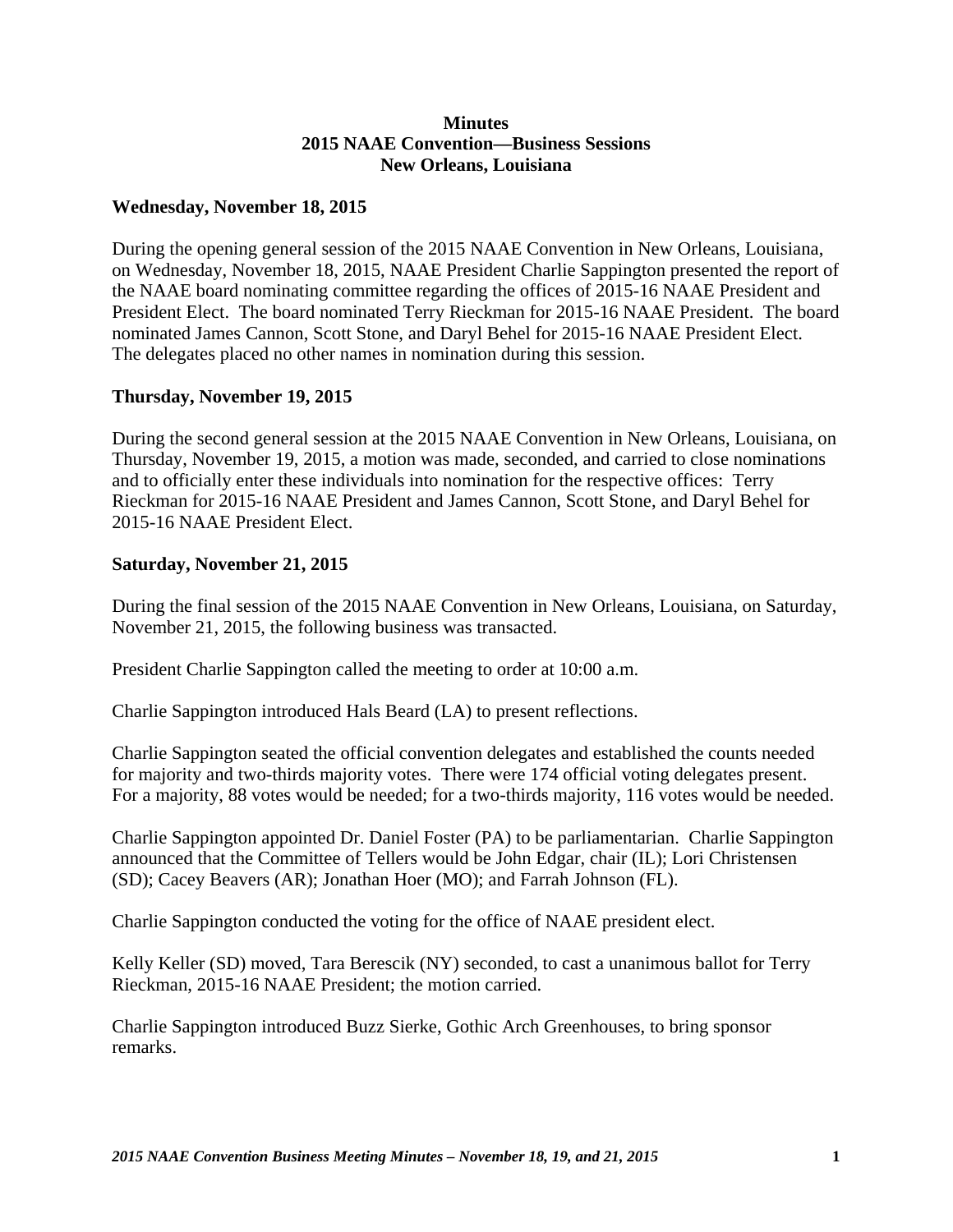Charlie Sappington introduced Lorri Carlile, ACTE president elect, to bring remarks from ACTE.

Charlie Sappington introduced Ellen Thompson, National Teach Ag Campaign Director, to deliver an update on the activities of the National Teach Ag Campaign.

Charlie Sappington introduced Deb Seibert, NAAE Representative on the National Council for Agricultural Education, to deliver an update on the activities of The Council.

The NAAE board members presented the awards for Ideas Unlimited (sponsored by National Geographic Learning/Cengage Learning and represented by Nicole Robinson) and Teachers Turn the Key (sponsored by RAM, as a special project of the National FFA Foundation) and represented by Sam LeBlanc from RAM Advocate.

Charlie Sappington called on the committee chairs to present the updates from the seven standing committees, as follows:

**Finance**—Zach Rada (MN) presented the update.

**Marketing**—Wes Crawford (OR) presented the update.

**Member Services**—Mary Hoffmann (MN) presented the update.

**Policy and Bylaws**—Frank Yesalavich (NJ) presented the update.

**Professional Growth**—Roger King (WI) presented the update.

**Public Policy**—Linda Sattler (WI) presented the update.

**Strategic Planning**—Stephanie Jolliff (IN) presented the update.

Charlie Sappington then opened the floor for other business. There was no other business presented for consideration.

Jay Jackman recognized the two outgoing regional vice presidents, James Cannon and Scott Stone, and their spouses. Both James Cannon and Scott Stone were awarded life membership in NAAE and presented an appreciation plaque.

Jay Jackman recognized Charlie Sappington, and his family, as the outgoing president. Jay presented Charlie an outgoing president plaque. Charlie then delivered his outgoing president remarks.

Charlie Sappington then recognized the outgoing regional vice presidents and regional secretaries and welcomed the new regional vice presidents and regional secretaries.

Charlie Sappington announced the results of the voting for NAAE president elect. Scott Stone (MO) was elected 2015-16 NAAE President Elect.